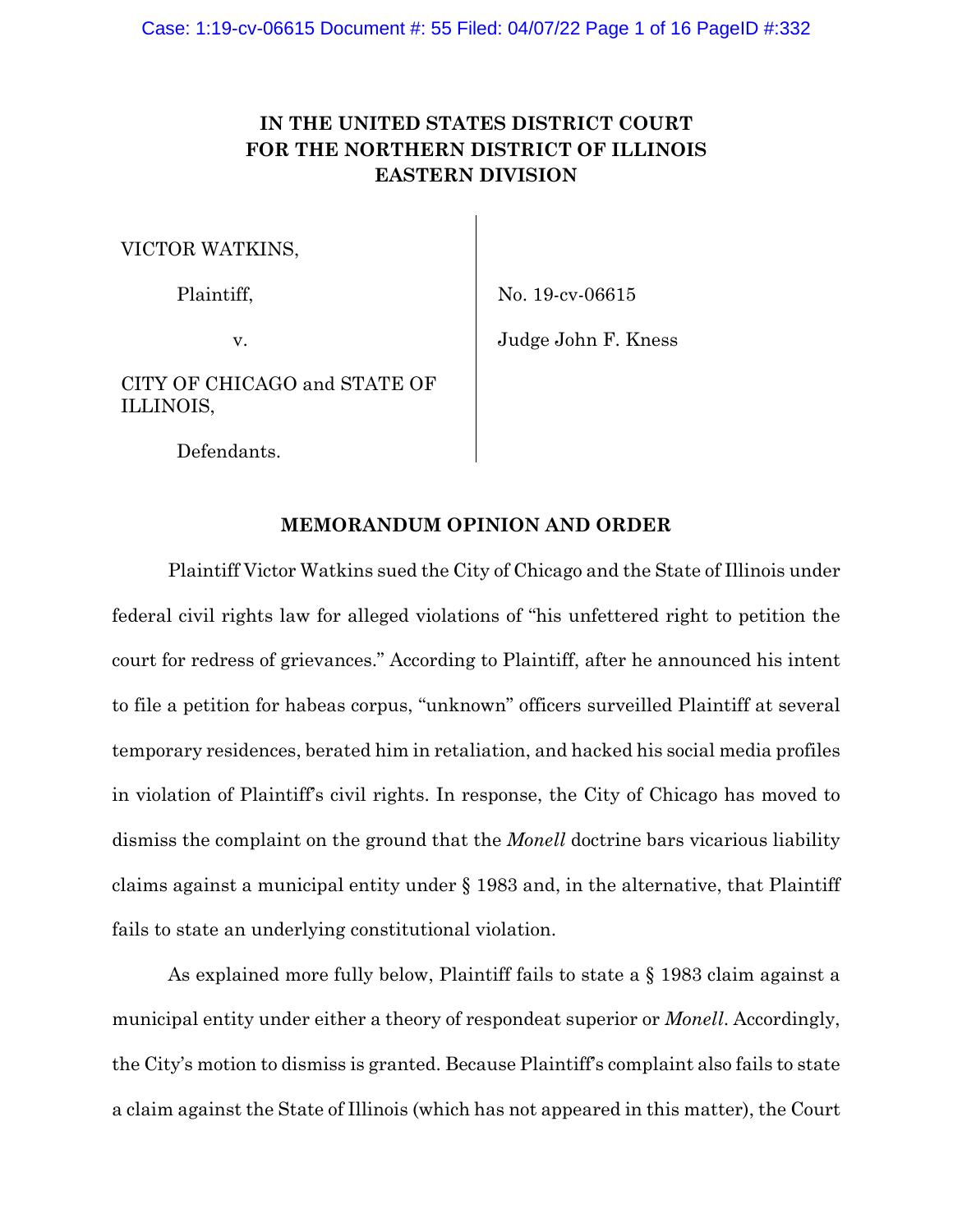#### Case: 1:19-cv-06615 Document #: 55 Filed: 04/07/22 Page 2 of 16 PageID #:333

must also dismiss all claims against the State in accordance with its 28 U.S.C. § 1915 screening obligation.

### **I. BACKGROUND**

 Plaintiff Victor Watkins brings this action against the City of Chicago and the State of Illinois based on alleged civil rights violations. (*See* First Amended Complaint ("FAC"), Dkt. 40.) Plaintiff alleges that Chicago Police Department ("CPD") officers and Illinois State Police ("ISP") officers acted together to "deprive[] Plaintiff of his unfettered right to petition" the Northern District of Illinois for "redress of grievances." (*Id.* ¶¶ 13, 17, 21.)

 Plaintiff was convicted of burglary in October 2013 and sentenced to 12 years in prison. (*Id.* ¶ 7.) After Plaintiff was paroled on April 3, 2019, Plaintiff initiated a grievance against the CPD officers involved in his 2013 arrest with the City's civilian police oversight board, and he informed "them that he intended to file a petition for habeas corpus" challenging the validity of his state burglary conviction. (*Id.* ¶ 7.) On April 30, 2019, Plaintiff filed a petition for a writ of habeas corpus; that petition is currently pending before another judge in this District. (*Id.* ¶ 8); *see Watkins v. Baldwin*, No. 19-cv-02878 (N.D. Ill filed on Apr. 30, 2019).

 According to Plaintiff's complaint in the present suit, "[s]ince Plaintiff announced his intent to file a petition for habeas corpus," he was subjected to a variety of civil rights violations at the hands of "unknown" CPD and ISP officers between April 2019 and July 2020:

 On April 12, 2019, "unknown CPD officers surveilled Plaintiff [] and conducted a warrantless search" of his hotel room in Chicago.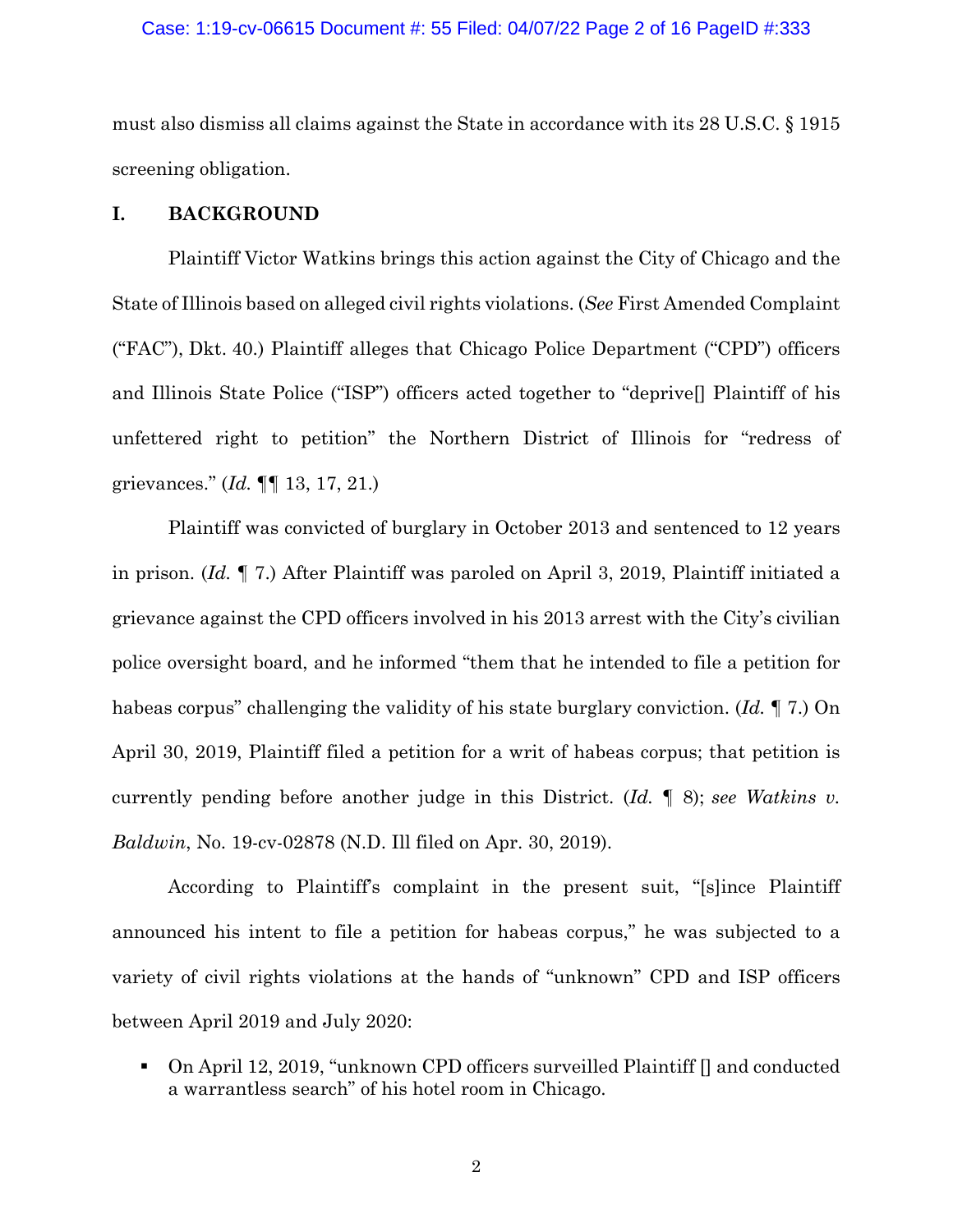- On April 30, 2019, "unknown CPD officers followed Plaintiff to [church]" and requested that Church employees cease providing work-related transportation aid to Plaintiff. After this visit, the services "immediately ended."
- On November 2, 2019, "unknown CPD officers surveilled Plaintiff" and "conducted a warrantless search" of another hotel room in Chicago where Plaintiff was temporarily residing.
- In December 2019 and July 2020, and potentially on additional occasions, Plaintiff's Facebook account was hacked. "Plaintiff believes that the hacking was done by unknown CPD officers."
- In December 2019 and March 2020, CPD plainclothes officers "berated" Plaintiff for successfully filing his habeas petition and "warned him that he would be returned to prison[.]"
- Between April 29 and May 2, 2020, ISP officers surveilled the "home of the biological mother of Plaintiff's child" in Rockford, Illinois, as well as hotel room at which Plaintiff was residing at the time.
- Finally, Plaintiff "is advised and believes that in May 2020, CPD officers told known gang members in  $\Box$  Chicago, Illinois, that Plaintiff was a 'snitch.' "

 $(Id. \P 9.)$ 

Based on the foregoing, Plaintiff sued the City and the State<sup>1</sup> for violating "his unfettered right to petition the court for redress of grievances" under 42 U.S.C. § 1983 (Count I); conspiring to deprive Plaintiff of the same right under 42 U.S.C. § 1985 (Count II); and "fail[ing] to take action to prevent or expose said conspiracy" under 42 U.S.C. § 1986 (Count III). (*Id. ¶¶* 12-23). Plaintiff claims that Defendants are "responsible for the actions of [their] employees while acting within the scope of their employment, including officers employed at [CPD and ISP]." (*Id*. ¶¶ 5, 6.) But

<sup>1</sup> Plaintiff named the City of Chicago and the State of Illinois as Defendants. (*See* FAC.) To date, only the City has appeared, and the City alone filed the present motion to dismiss.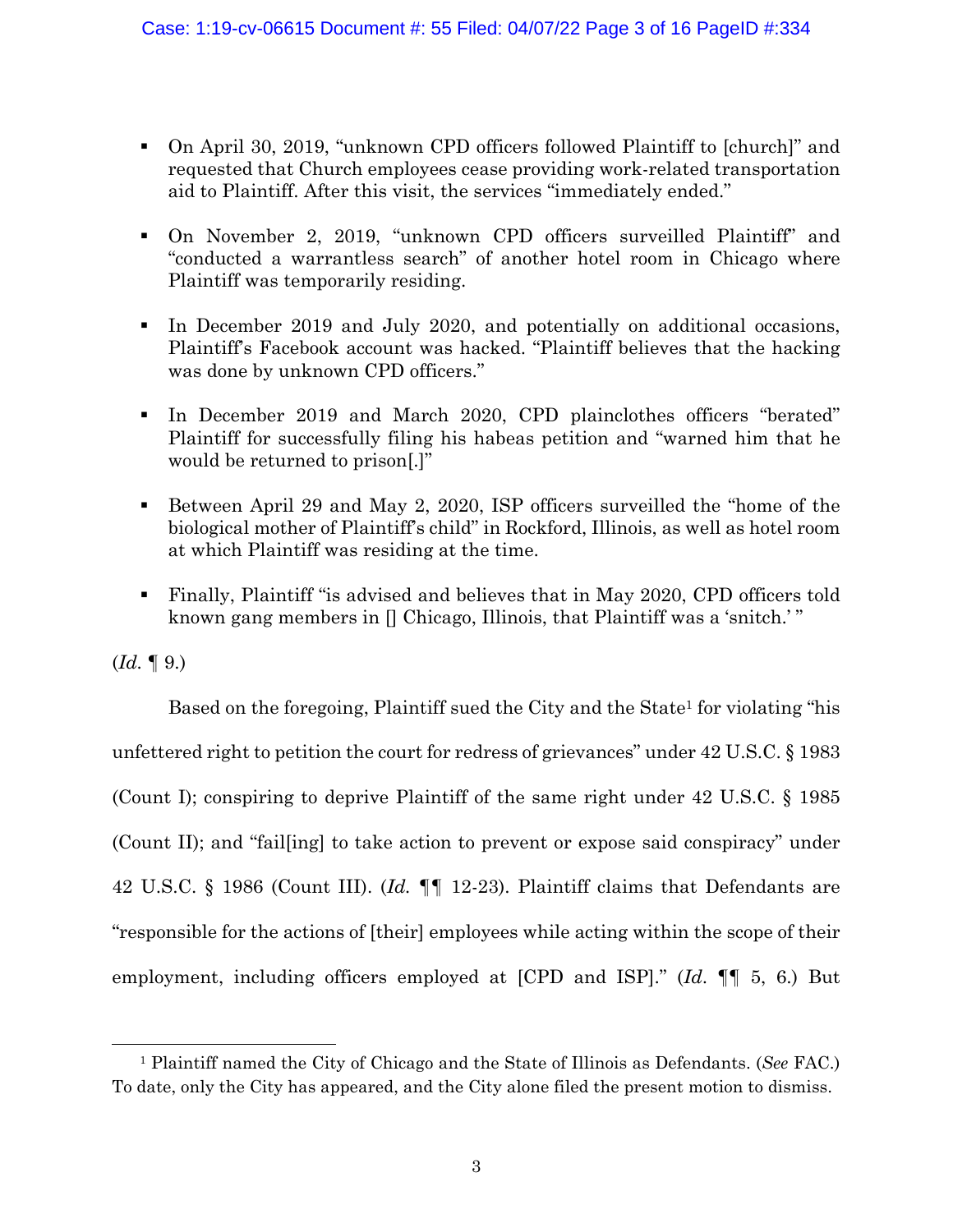#### Case: 1:19-cv-06615 Document #: 55 Filed: 04/07/22 Page 4 of 16 PageID #:335

Plaintiff does not name any individual ISP or CPD officers as defendants in this case, nor any "unknown ISP/CPD officers" as placeholders in the caption. (*See id*. ¶¶ 4-6.) Instead, Plaintiff seeks to hold only the governmental entities liable for the actions of their employees. (*Id*. ¶¶ 14, 18, 22.)

On Plaintiff's application, the Court granted Plaintiff leave to proceed *in forma pauperis*. (Dkt. 8.) The City filed a motion to dismiss the complaint in its entirety for failing to state a claim. (Dkt. 45.) For the reasons that follow, the City's motion is granted and Plaintiff's complaint is dismissed without prejudice.

## **II. LEGAL STANDARD**

Under Rule 8(a)(2) of the Federal Rules of Civil Procedure, a complaint generally need only include "a short and plain statement of the claim showing that the pleader is entitled to relief." Fed. R. Civ. P. 8(a)(2). This short and plain statement must "give the defendant fair notice of what the claim is and the grounds upon which it rests." *Bell Atl. Corp. v. Twombly*, 550 U.S. 544, 555 (2007) (internal punctuation omitted). The Seventh Circuit has explained that this rule "reflects a liberal notice pleading regime, which is intended to 'focus litigation on the merits of a claim' rather than on technicalities that might keep plaintiffs out of court." *Brooks v. Ross*, 578 F.3d 574, 580 (7th Cir. 2009) (quoting *Swierkiewicz v. Sorema N.A.*, 534 U.S. 506, 514 (2002)).

A motion under Rule 12(b)(6) "challenges the sufficiency of the complaint to state a claim upon which relief may be granted." *Hallinan v. Fraternal Ord. of Police of Chi. Lodge No. 7*, 570 F.3d 811, 820 (7th Cir. 2009). Each complaint "must contain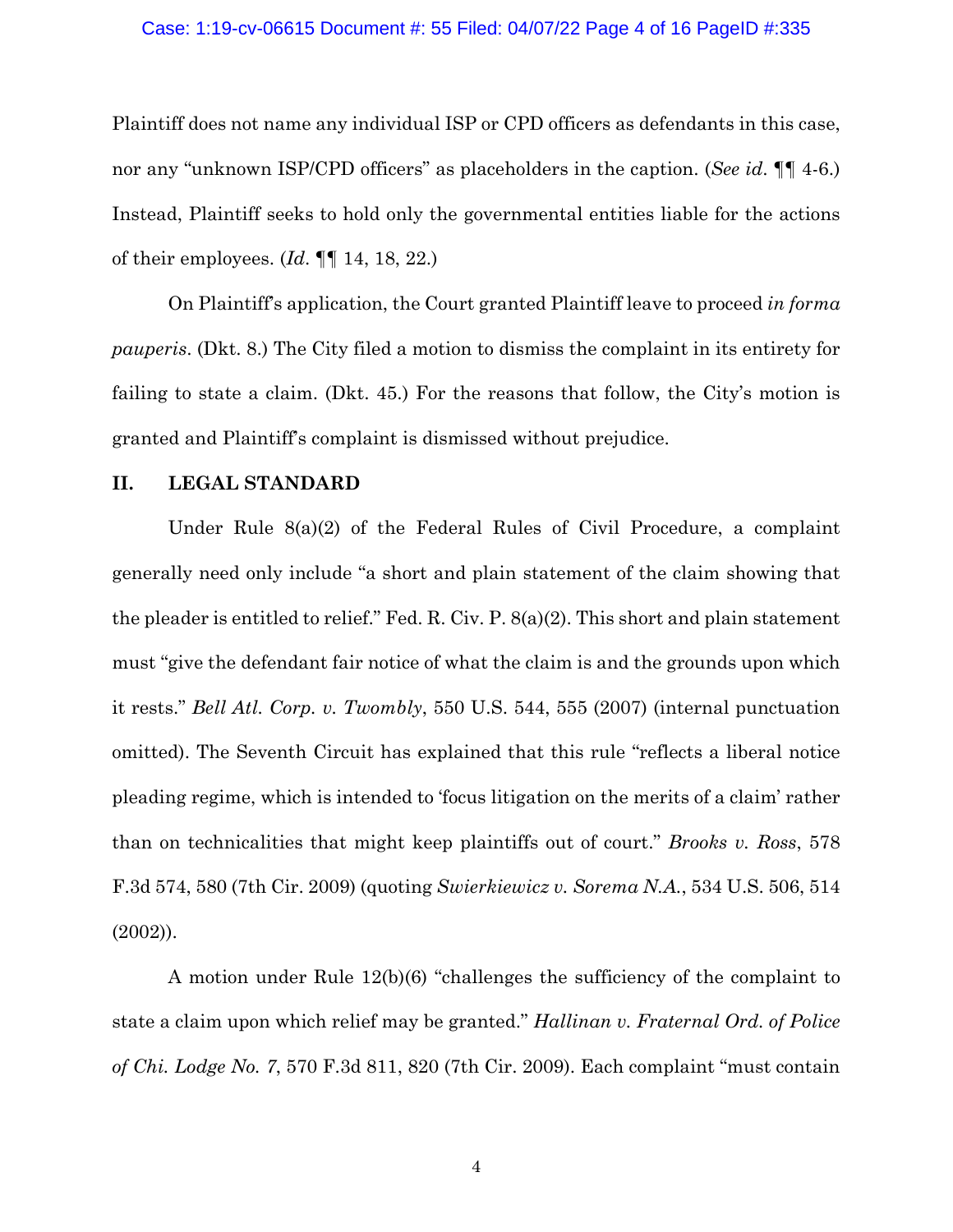#### Case: 1:19-cv-06615 Document #: 55 Filed: 04/07/22 Page 5 of 16 PageID #:336

sufficient factual matter, accepted as true, to 'state a claim to relief that is plausible on its face.' " *Ashcroft v. Iqbal*, 556 U.S. 662, 678 (2009) (quoting *Bell Atlantic Corp. v. Twombly*, 550 U.S. 544, 570 (2007)). These allegations "must be enough to raise a right to relief above the speculative level." *Twombly*, 550 U.S. at 555. Put another way, the complaint must present a "short, plain, and plausible factual narrative that conveys a story that holds together." *Kaminski v. Elite Staffing, Inc.*, 23 F.4th 774, 777 (7th Cir. 2022) (cleaned up). In evaluating a motion to dismiss, the Court must accept as true the complaint's factual allegations and draw reasonable inferences in the plaintiff's favor. *Iqbal*, 556 U.S. at 678. But even though factual allegations are entitled to the assumption of truth, mere legal conclusions are not. *Id.* at 678-79.

#### **III. DISCUSSION**

For the following reasons, Plaintiff fails to state a claim against the State and the City. In performing the screening obligations inherent in any *in forma pauperis* case, the Court must dismiss the claims against the State because § 1983 does not alter the sovereign immunities of the State, and the State has not otherwise consented to suit. The Court also dismisses the complaint against the City because, even viewed in the light most favorable to Plaintiff, the complaint fails to state sufficiently a *Monell* claim under any identifiable theory of liability.

#### **A. Plaintiff cannot proceed against the State of Illinois**

Courts must screen complaints where plaintiffs proceed *in forma pauperis* and must dismiss those they determine are frivolous, malicious, fail to state a claim upon which relief may be granted, or seek monetary relief against defendants who are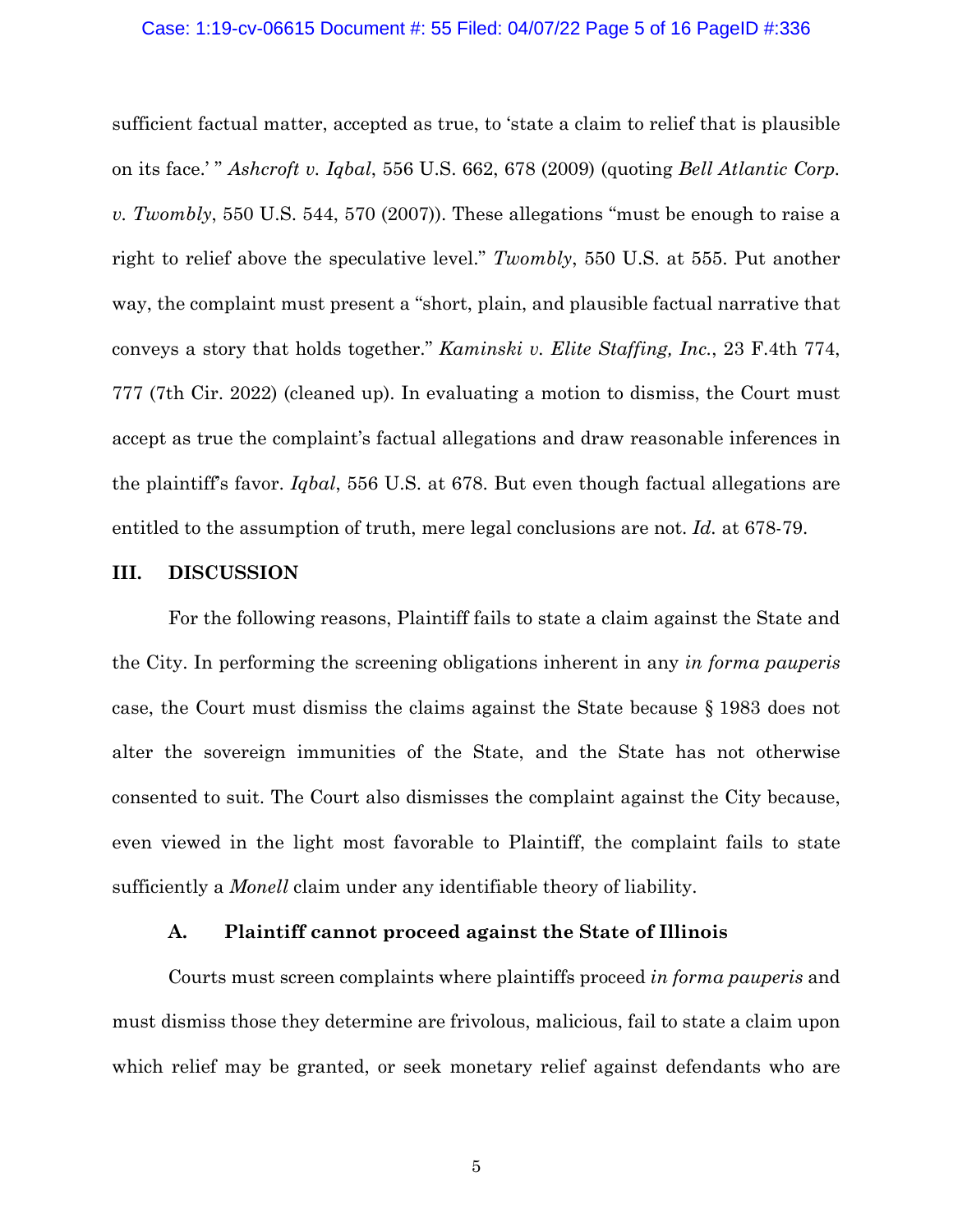### Case: 1:19-cv-06615 Document #: 55 Filed: 04/07/22 Page 6 of 16 PageID #:337

immune from such relief. *See* 28 U.S.C. § 1915(e)(2)(B)(i)-(iii). To determine if a complaint passes muster under § 1915, the Court applies the same standard as it would to a motion to dismiss under 12(b)(6). *Cf. Maddox v. Love*, 655 F.3d 709, 718 (7th Cir. 2011) (addressing similar screening obligation under 28 U.S.C. § 1915A). Plaintiff names both the State and the City as Defendants. Although the City has not appeared in this case, the Court must review the claims against the State in accordance with its § 1915 screening obligation.

Sovereign immunity is "the privilege of the sovereign not to be sued without its consent and is secured to the states by the Eleventh Amendment." *Driftless Area Land Conservancy v. Valcq*, 16 F.4th 508, 520 (7th Cir. 2021) (internal quotations omitted). State sovereign immunity is a jurisdictional bar to suit. *Id.* As such, to maintain an action against a state, Plaintiff must establish that "Congress has abrogated the state's immunity from suit through an unequivocal expression of its intent to do so" or that the state "has properly waived its sovereign immunity and consented to suit in federal court." *MCI Telecomms. Corp. v. Ill. Com. Comm'n*, 183 F.3d 558, 563 (7th Cir. 1999) (internal citations omitted).

Plaintiff filed his complaint against the State under §§ 1983, 1985, and 1986 of Title 42, but none of those statutes waives a state's sovereign immunity. Indeed, the Supreme Court has explained that § 1983 "does not provide a federal forum for litigants who seek a remedy against a State for alleged deprivations of civil liberties" and does not otherwise alter a state's sovereign immunities. *Will v. Mich. Dep't of State Police*, 491 U.S. 58, 66, 67 n.7 (1989). Congress likewise has not waived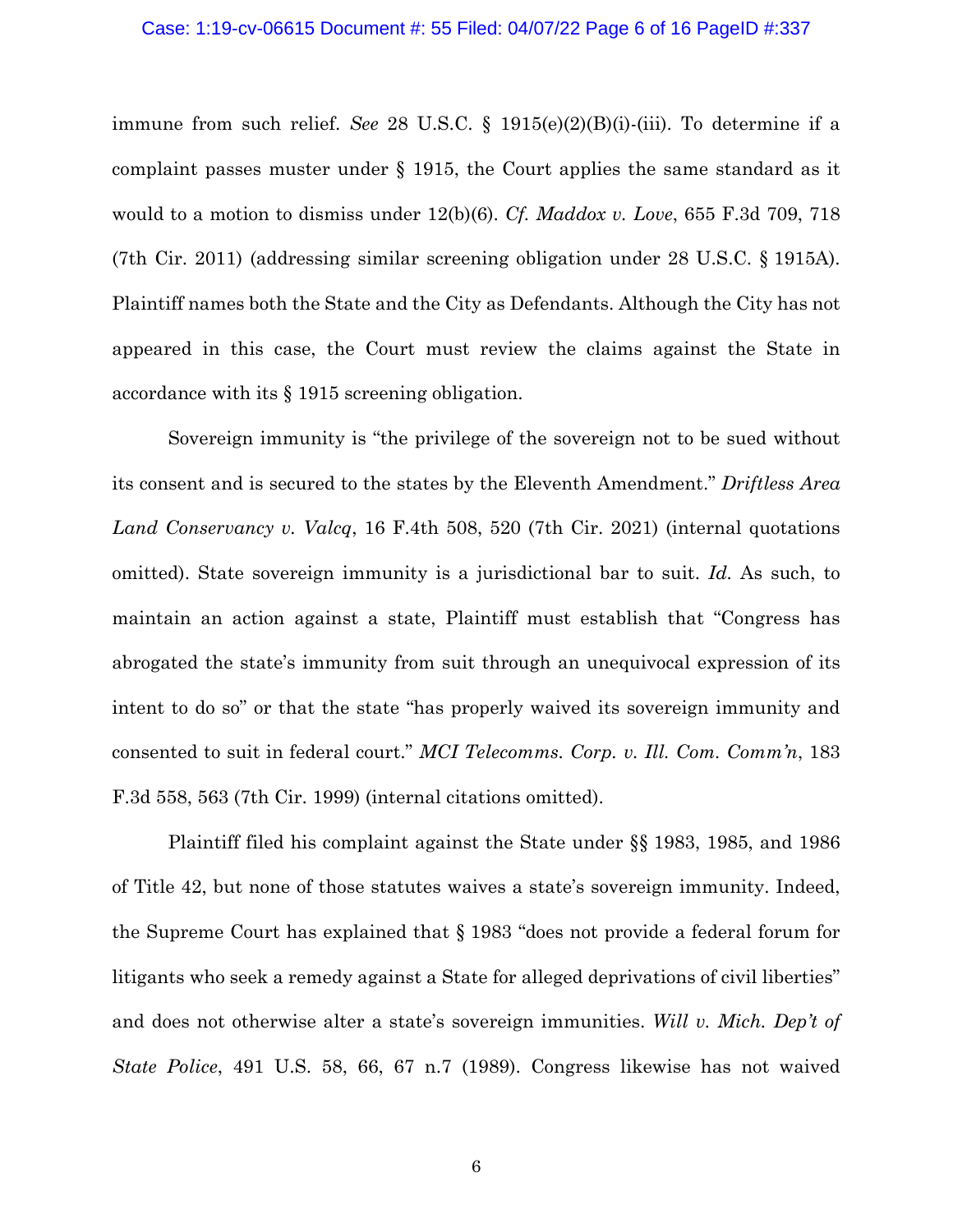### Case: 1:19-cv-06615 Document #: 55 Filed: 04/07/22 Page 7 of 16 PageID #:338

sovereign immunity for states under §§ 1985 and 1986. *Keri v. Bd. of Trs. of Purdue Univ.*, 458 F.3d 620, 641 (7th Cir. 2006), *overruled on other grounds by Hill v. Tangherlini*, 724 F.3d 965 (7th Cir. 2013). Moreover, the State has not waived its sovereign immunity for such claims. *See MCI Telecomms. Corp. v. Ill. Bell Tel. Co*., 222 F.3d 323, 338 (7th Cir. 2000) (There must be an "unequivocal indication that the State intends to consent to federal jurisdiction that otherwise would be barred by the Eleventh Amendment" and courts "indulge every reasonable presumption against a state's waiver of its immunity." (cleaned up)). Because Plaintiff fails to cite to authority showing that the State of Illinois has waived its sovereign immunity and consented to suit in federal court, the Eleventh Amendment bars Plaintiff from proceeding against the State of Illinois in this case. *See Valcq.*, 16 F.4th at 520. All claims asserted against the State in this action are dismissed.

## **B. Plaintiff fails to state a claim against the City of Chicago**

Plaintiff alleges that the City is liable for the actions of the "unknown" CPD officers because the City is "responsible for the actions of its employees while acting within the scope of their employment  $\dots$ ." (FAC  $\P$  5.) The City argues that Plaintiff's attempt to hold it liable under a theory of respondeat superior liability runs afoul of *Monell.* (Dkt. 45 at 3.) In his response, Plaintiff broadens the basis for his suit by arguing that the City is also liable under *Monell* for "the failure of command staff [] to take action to put an end to the scheme [of alleged harassment, which] constitutes the sort of 'deliberate indifference' upon which liability might be found." (Dkt. 47 ¶ 3.) But, as the City argues, to state a claim under *Monell*, Plaintiff must sufficiently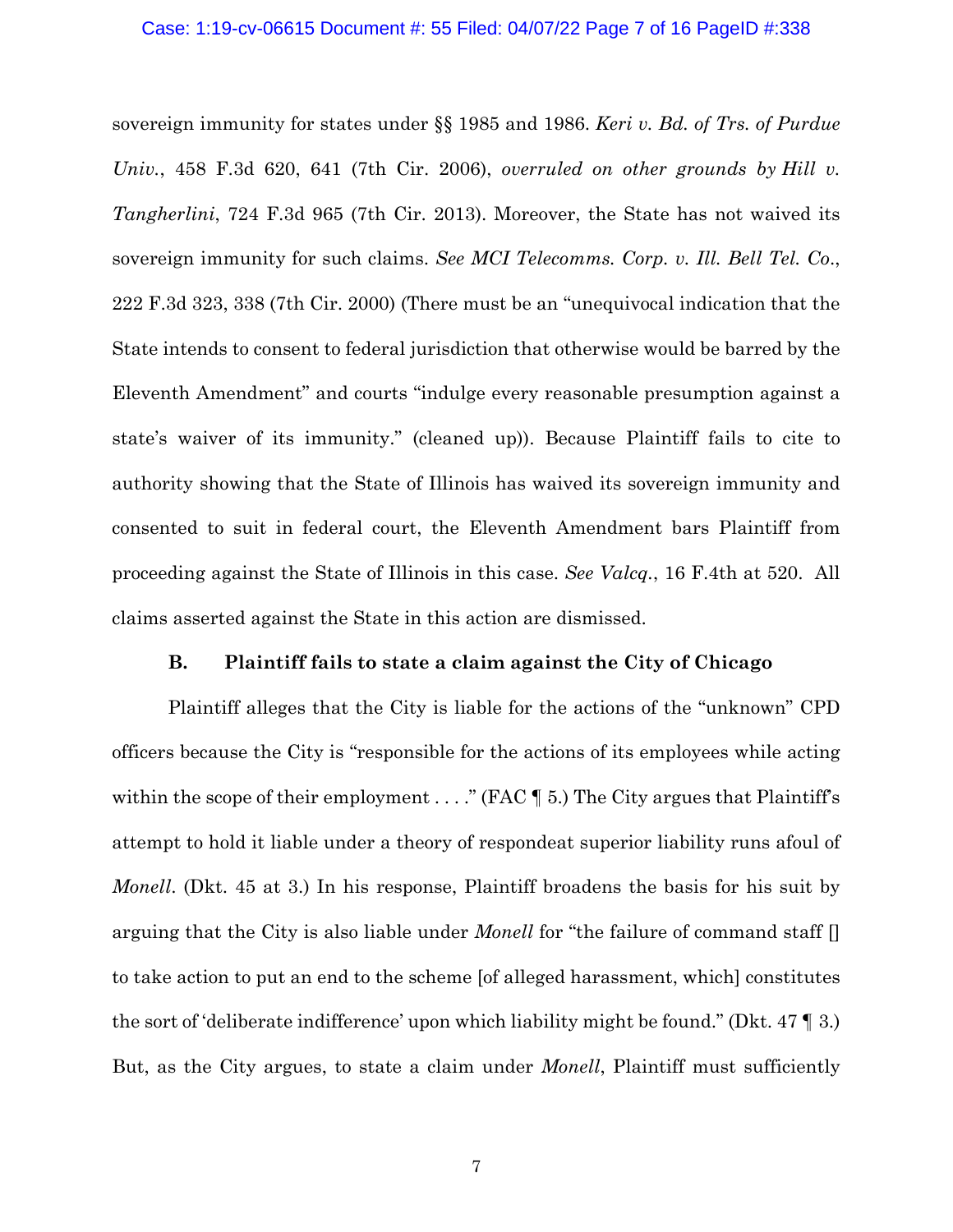### Case: 1:19-cv-06615 Document #: 55 Filed: 04/07/22 Page 8 of 16 PageID #:339

"link" his alleged constitutional injuries to an action of a City official or widespread practice of the City. (Dkt. 48 at 3.) Plaintiff has not done so. Accordingly, Plaintiff fails to state a claim against the City under either a theory of vicarious liability or *Monell*.

1. Plaintiff fails to state a plausible claim of vicarious liability

To the extent that Plaintiff attempts to hold the City liable for the alleged constitutional violations of its employees under a theory of vicarious liability, such attempts fail as a matter of law. In *Monell v. Department of Social Services of New York*, the Supreme Court held that "municipalities and other local government units [are] included among those persons to whom § 1983 applies." 436 U.S. 658, 690 (1978). At the same time, however, "*Monell* rejected the common-law theory of respondeat superior liability for an employee's actions." *Howell v. Wexford Health Sources, Inc.*, 987 F.3d 647, 654 (7th Cir. 2021). It is thus well-established that "a municipality cannot be held liable for the constitutional torts of its employees and agents." *First Midwest Bank ex rel. LaPorta v. City of Chicago*, 988 F.3d 978, 986 (7th Cir. 2021) (citing *Monell*, 436 U.S. at 690-91).

Plaintiff alleges that the City is liable for the misconduct of unknown CPD officers because "the unknown CPD [] officers were at all relevant times acting within the scope of their employment." (FAC ¶¶ 14, 18, 22). But that allegation simply restates the elements of a vicarious liability claim against the City for the constitutional torts committed by its employees, which *Monell* expressly prohibits. *Monell*, 436 U.S. at 691 ("[A] municipality cannot be held liable *solely* because it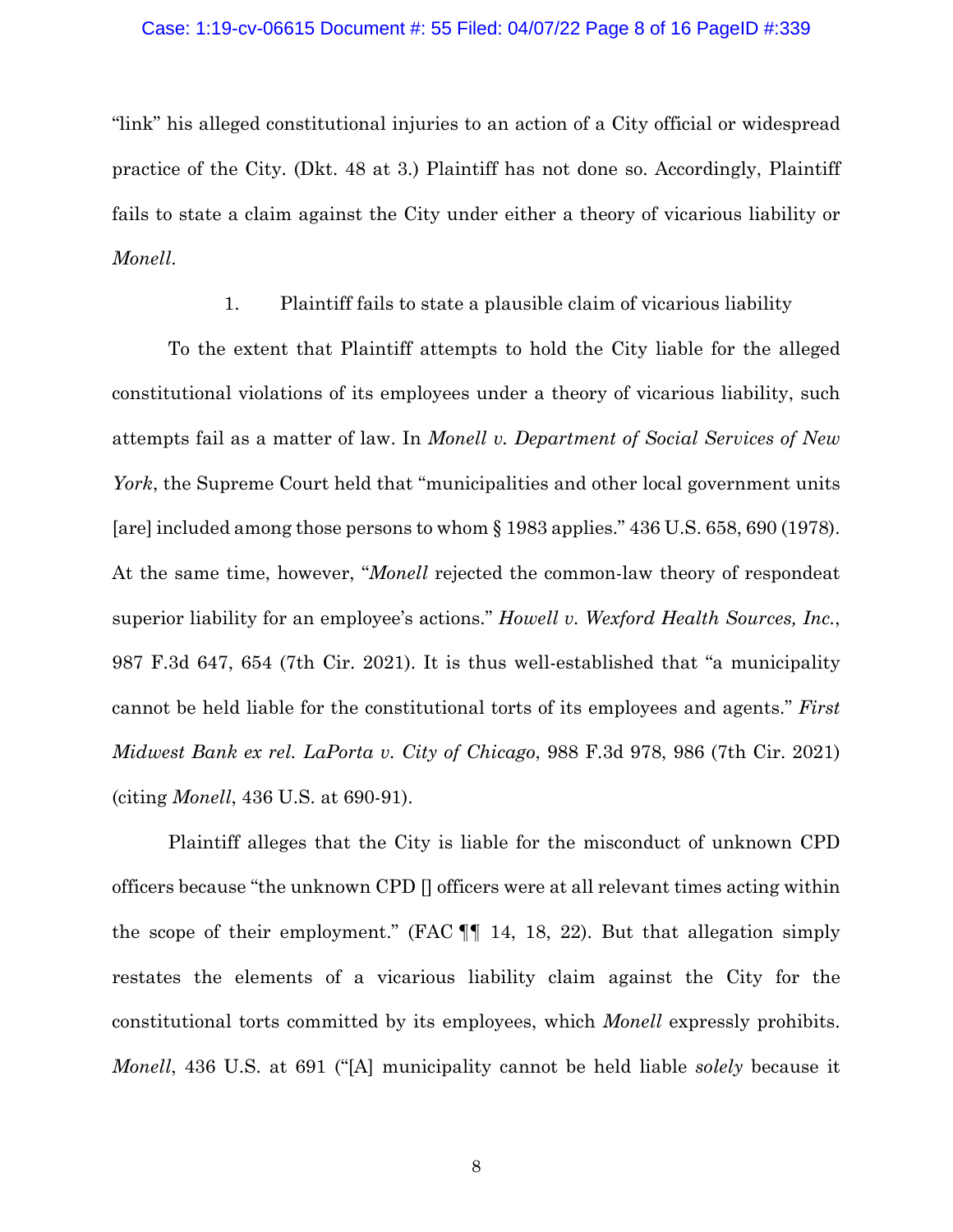### Case: 1:19-cv-06615 Document #: 55 Filed: 04/07/22 Page 9 of 16 PageID #:340

employs a tortfeasor."). Because the City cannot be held vicariously liable for constitutional torts committed by its employees, Plaintiff's claims against the City under a theory of respondeat superior fails as a matter of law.2

2. Plaintiff fails to state a plausible claim under *Monell*

In his response brief, Plaintiff raises for the first time a more capacious legal theory of liability against the City: Plaintiff argues that the City is liable because his alleged constitutional violations were part of "an ongoing scheme of harassment." (Dkt. 47 ¶ 2.) Plaintiff invites the Court to "infer that, at a minimum, knowledge of the scheme goes fairly high up the chain of command" at the CPD. (*Id*. ¶ 3.) Plaintiff also "submits that the failure of command staff at [the CPD], with knowledge of the scheme, to take action to put an end to the scheme constitutes . . . 'deliberate indifference.' " (*Id.*) It appears Plaintiff seeks to construct a claim under *Monell*, despite not specifically citing that case or any of its progeny. Although courts need only look to matters within the four corners of the complaint in deciding a motion to dismiss, *see Burke v. 401 N. Wabash Venture, LLC*, 714 F.3d 501, 505 (7th Cir. 2013), the Court will nonetheless address Plaintiff's *Monell* theory of liability.

Under *Monell*, a local government can be a proper § 1983 defendant only "when execution of a government's policy or custom, whether made by its lawmakers or by those whose edicts or acts may fairly be said to represent official policy, inflicts the

<sup>&</sup>lt;sup>2</sup> Because vicarious liability against a municipality is unavailable to a  $\S$  1983 plaintiff, such a plaintiff must attempt to identify the individuals responsible. *See Prate v. Vill. of Downers Grove*, No. 11-cv-3656, 2011 WL 5374100, at \*6 n.3 (N.D. Ill. Nov. 7, 2011) ("Plaintiff must specifically name each individual officer as a party Defendant against whom he alleges his § 1983 claims . . . .").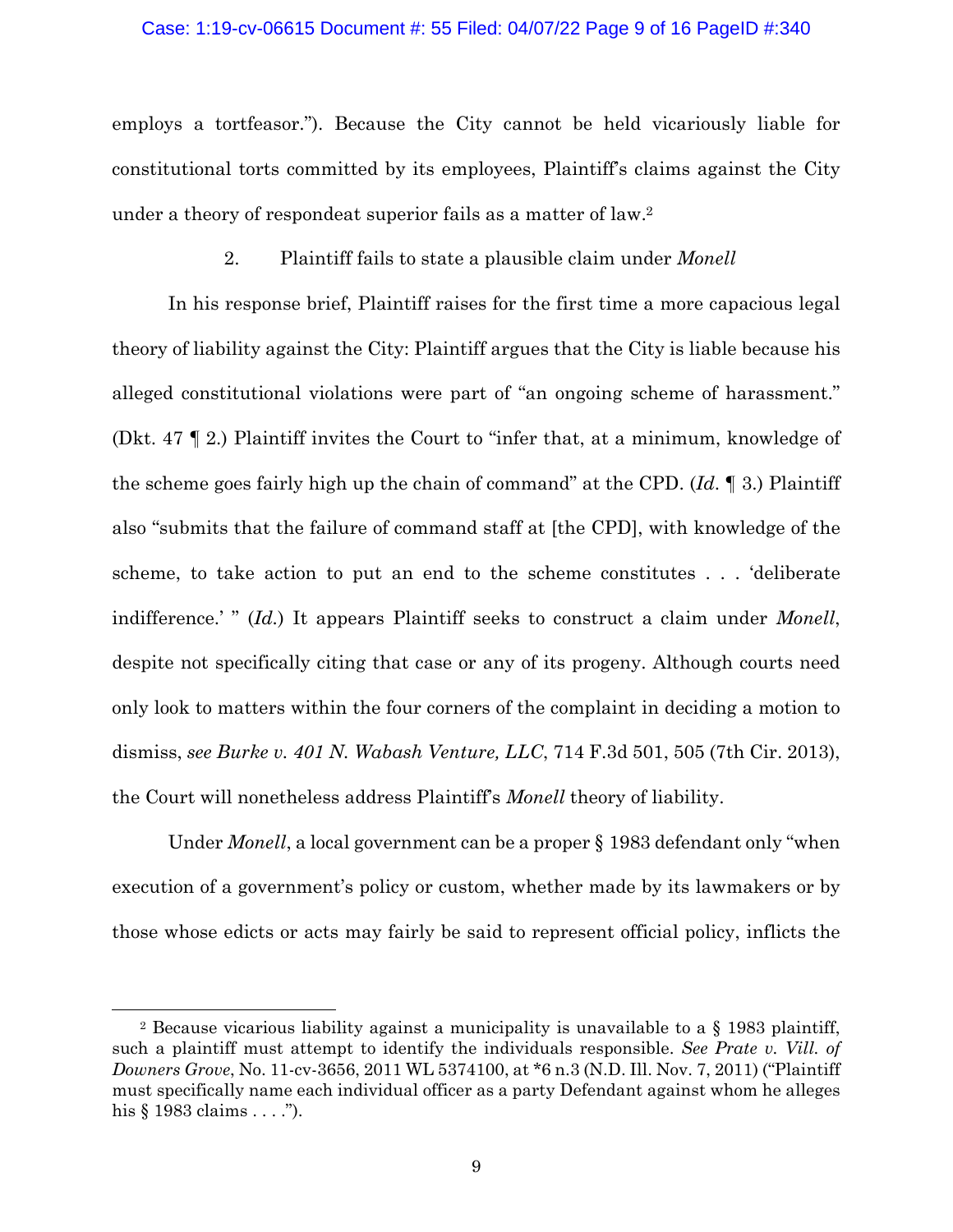injury." *Monell*, 436 U.S. at 694. As such, the Court must "distinguish between the isolated wrongdoing of one or a few rogue employees and other, more widespread practices" attributable to the municipality itself. *Howell,* 987 F.3d at 654. To state a valid *Monell* claim, Plaintiff must plausibly allege that the violation of his constitutional rights was caused by: (1) an express government policy; (2) a widespread and persistent practice that amounted to a custom approaching the force of law; or (3) a policy or decision by an official with final policymaking authority. *Glisson v. Ind. Dep't of Corrs.*, 849 F.3d 372, 379 (7th Cir. 2017) (en banc) (citing *Monell*, 436 U.S. at 690-91). A plaintiff may also take an "alternative path to *Monell* liability" by plausibly alleging that the need for more or different training is "so obvious" that the municipality's failure to act reflects deliberate indifference and permits an inference of institutional culpability. *J.K.J. v. Polk-County.*, 960 F.3d 367, 380 (7th Cir. 2020) (citing *City of Canton v. Harris*, 489 U.S. 378, 390 (1989)).

That said, the Supreme Court has made clear that "federal courts must not apply a heightened pleading standard in civil rights cases alleging § 1983 municipal liability." *McCormick v. City of Chicago*, 230 F.3d 319, 323 (7th Cir. 2000). As the Seventh Circuit has explained, a "conclusory" *Monell* claim will survive a motion to dismiss when it is "sufficient to put the [local governing body] on notice of [the plaintiff's] claim against it" and if the plaintiff gives the defendant "notice of the crux of the plaintiff's charges" and does not "[leave] out facts necessary to give the defendants a complete understanding of the claims made against them." *Id.* at 325; *see Howard v. Sheriff of Cook Cty.*, No. 15 C 9384, 2016 WL 4366598, at \*3 (N.D.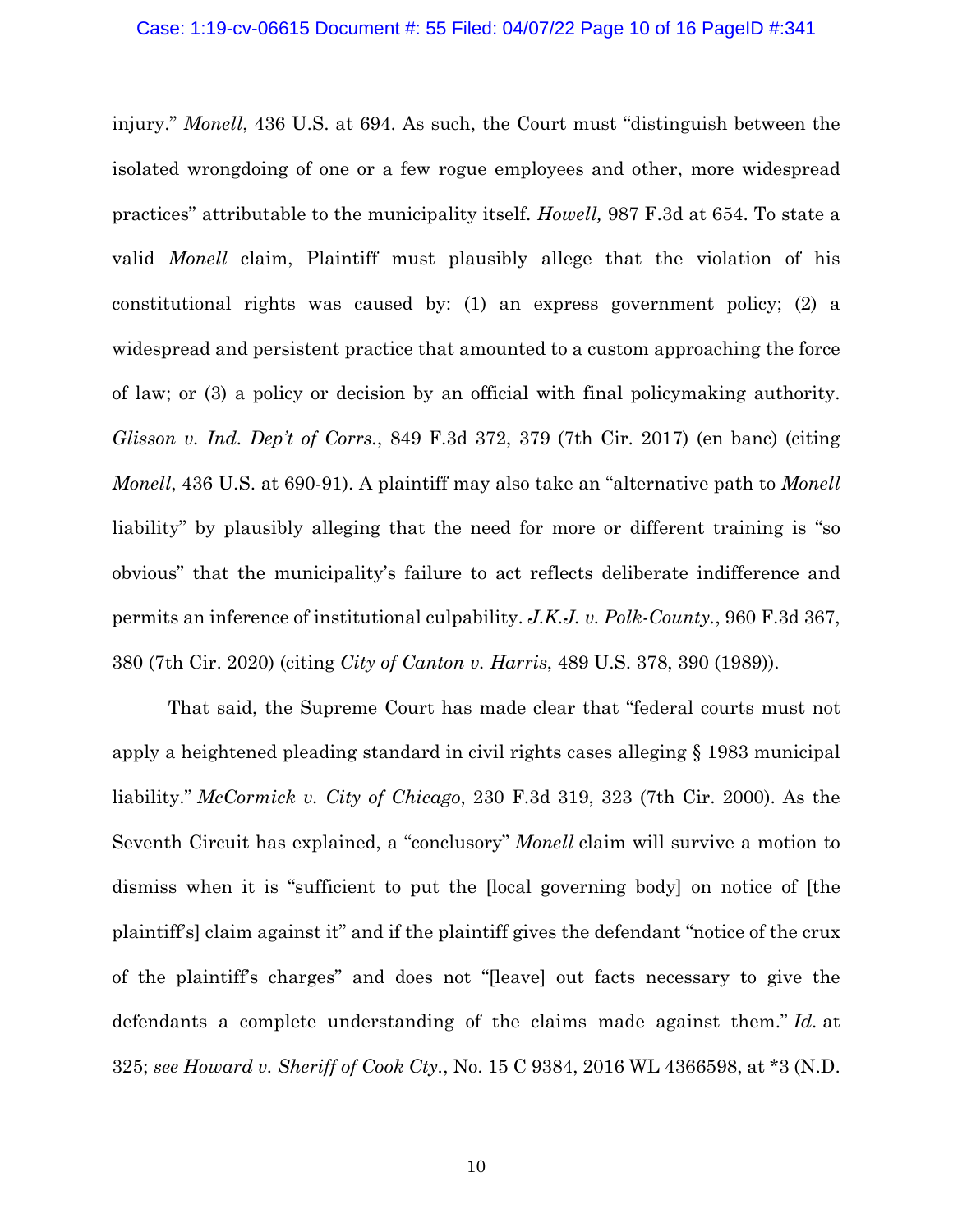### Case: 1:19-cv-06615 Document #: 55 Filed: 04/07/22 Page 11 of 16 PageID #:342

Ill. Aug. 16, 2016). To withstand a motion to dismiss on a *Monell* claim, Plaintiff must "plead factual content that allows the court to draw the reasonable inference that the local governing body maintained a policy, custom, or practice, or a lack thereof that caused the constitutional violations alleged." *Howard*, 2016 WL 4366598, at \*3 (cleaned up).

Plaintiff does not allege his constitutional rights were violated by an express government policy or a decision by an official with final policymaking authority. (Dkt. 47 ¶¶ 2-3; *see generally* FAC.) Instead, Plaintiff highlights the "repeated" and "ongoing" harassment at the hands of unknown officers from both CPD and ISP—the "breadth" of which, Plaintiff argues, leads to the reasonable inference that City officials knew of the "scheme" and failed to stop it. (Dkt. 47 ¶¶ 2-3.) Drawing all reasonable inferences in Plaintiff's favor and taking the complaint's allegations as true, Plaintiff appears to be relying on a theory of liability, if any, based on the City's widespread practice or failure to train. (*See* Dkt. 40). The Court addresses each theory in turn.

# a. "Widespread Practice"

To prevail under the "widespread practice" theory of *Monell* liability, Plaintiff must allege that there is a true municipal practice at issue, not a series of disparate events. *Howell,* 987 F.3d at 654 (internal citations omitted). Although a plaintiff need not provide examples of "every other or even one other individual" who similarly suffered as a result of the alleged municipal practice, *see White v. City of Chicago*, 829 F.3d 837, 844 (7th Cir. 2016), he must "plausibly allege that such examples exist" to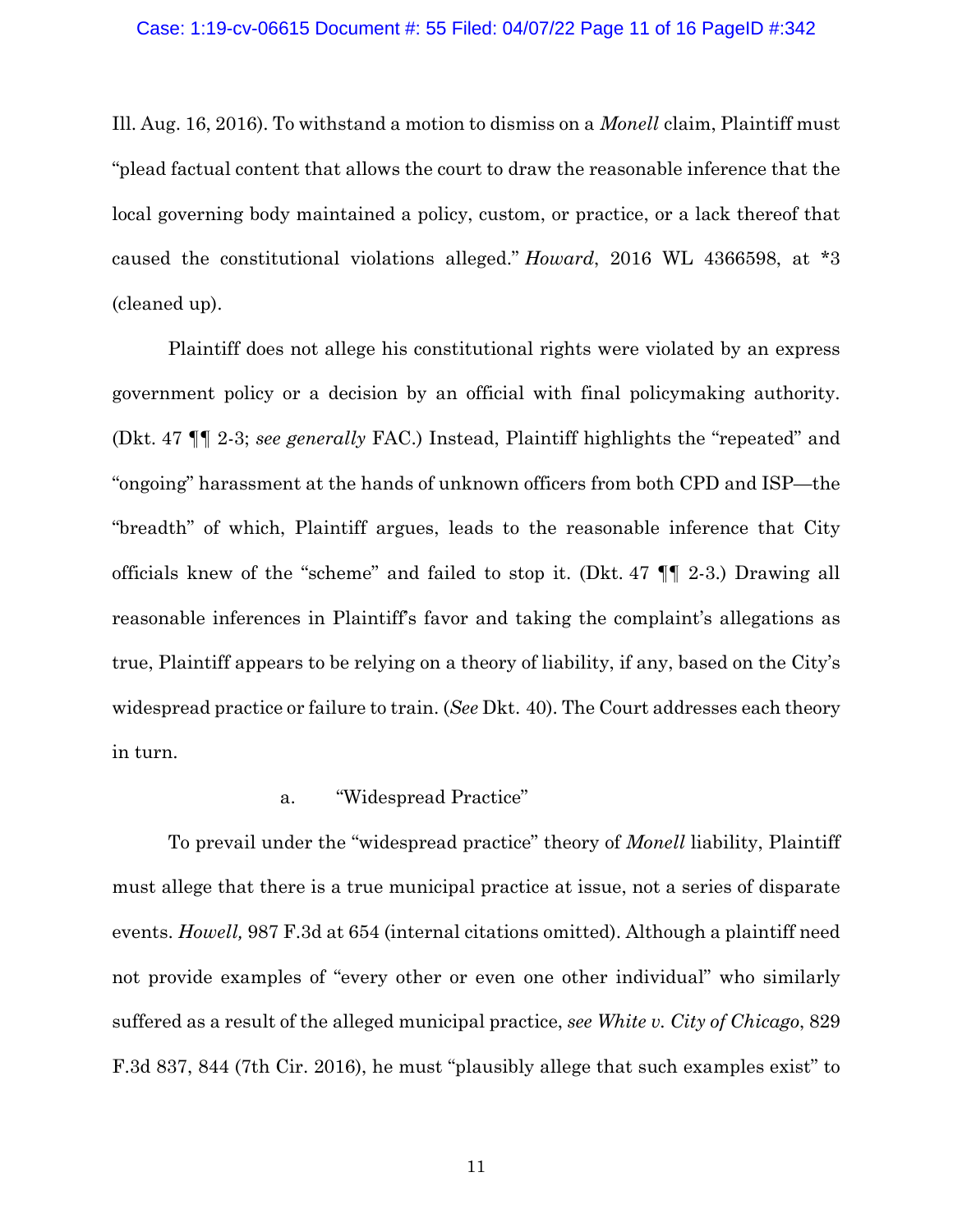#### Case: 1:19-cv-06615 Document #: 55 Filed: 04/07/22 Page 12 of 16 PageID #:343

sufficiently plead a widespread practice. *Gill v. City of Milwaukee*, 850 F.3d 335, 344 (7th Cir. 2017). A plaintiff must also allege causation between the alleged practice and his injuries, meaning that the policy or custom was the *"*moving force*"* behind the constitutional violation. *Estate of Sims ex rel. Sims v. Cty. of Bureau*, 506 F.3d 509, 514 (7th Cir. 2007). Alleged misbehavior by one or a group of officials is relevant only where "it can be tied to the policy, customs, or practices of the institution as a whole." *Rossi v. City of Chicago*, 790 F.3d 729, 737 (7th Cir. 2015).

Despite the low pleading standard for § 1983 municipal liability claims, *see McCormick*, 230 F.3d at 323, Plaintiff fails sufficiently to allege the existence of a widespread municipal practice. Plaintiff neither attempts outright to define any parameters of a widespread City practice nor provides any allegations of similar harassment faced by others to support an inference that such a practice exists (or existed). (Dkt. 47 ¶¶ 2-3; *see generally* FAC.)

Other judges in this District have rejected widespread practice claims under *Monell* even when the plaintiff provides far greater evidence than Plaintiff does here. *See, e.g.*, *Starks v. City of Waukegan*, 946 F. Supp. 2d 780, 793 (N.D. Ill. 2013) ("five [similar cases] over a period of more than twenty years are insufficient to create municipal liability for a 'widespread practice' "); *Carmona v. City of Chicago*, No. 15- CV-462, 2018 WL 306664, at \*3 (N.D. Ill. Jan. 5, 2018) (submission of U.S. Department of Justice report on use-of-force cases cannot establish widespread practice of the precise handcuffing alleged); *Henderson v. McCarthy*, No. 14-cv-09905,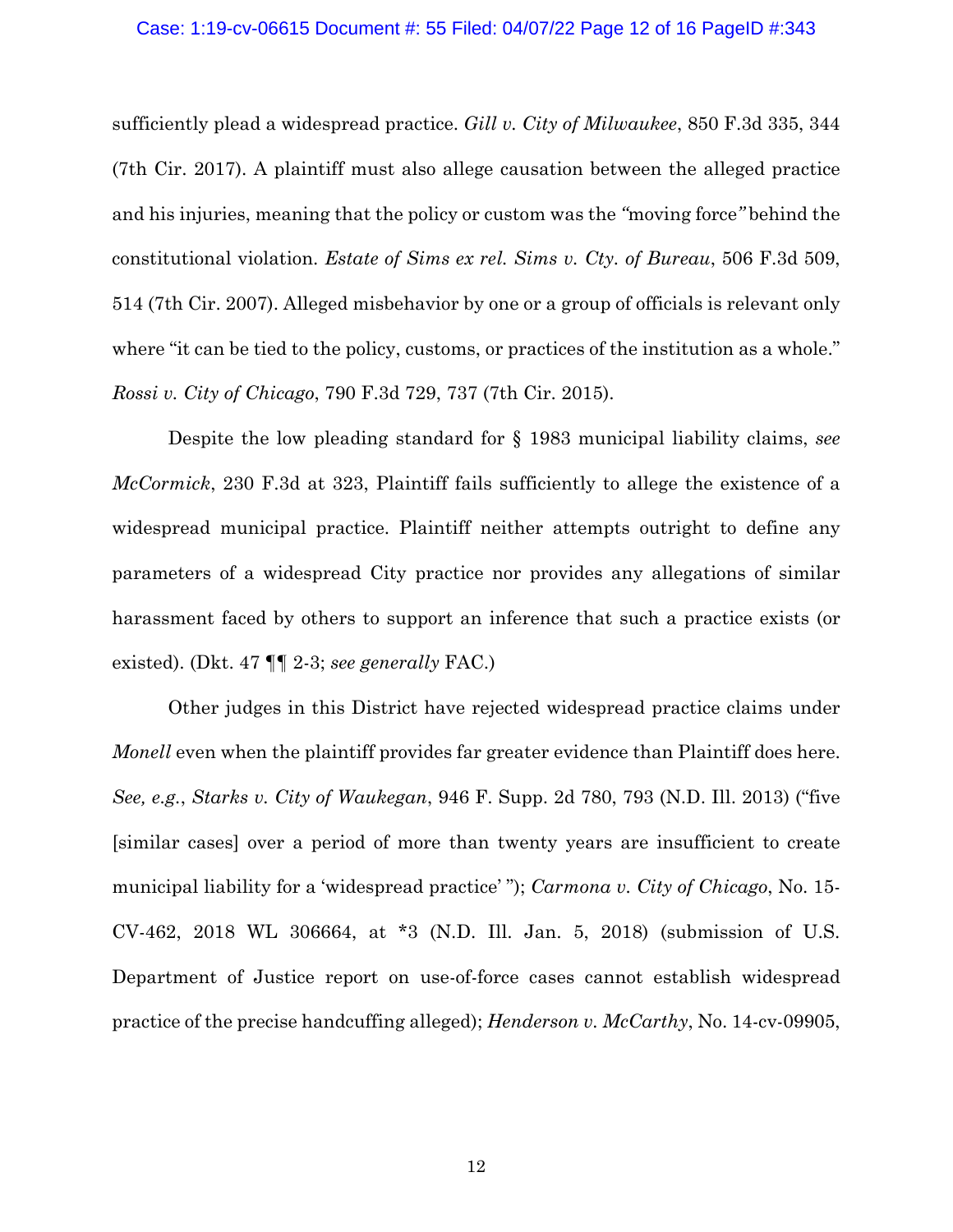2016 WL 6135706, at \*4 (N.D. Ill. Oct. 20, 2016) (allegations that police officers were previously reprimanded for similar conduct do not establish a widespread practice).

Indeed, the only allegations of harassment are Plaintiff's varied personal experiences. Plaintiff claims that the harassment began after he "announced his intent" to file his habeas petition (FAC ¶ 9), and the harassment was "retaliat[ion]" for the same (Dkt. 47  $\parallel$  5). To that end, Plaintiff alleges that the CPD officers "surveilled," "accosted," and "berated" him "for filing his habeas corpus petition. . . ." (FAC ¶ 9.) But Plaintiff alleges that such conduct happened only to him. Plaintiff's isolated experiences—as troubling as they may be—cannot establish a widespread practice. *See Petropoulos v. City of Chicago*, 448 F. Supp. 3d 835, 842 (N.D. Ill. 2020) (finding no widespread practice when only the plaintiffs' experiences were alleged); *Taylor v. Wexford Health Sources, Inc*., No. 15 C 5190, 2016 WL 3227310, at \*4 (N.D. Ill. 2016) (same).

Even under the Seventh Circuit's generous pleading standard at the motion to dismiss stage, Plaintiff's strained allegations of a widespread practice fail "to put the [City] on notice of [Plaintiff's] claim against it." *McCormick*, 230 F.3d at 325.

b. "Deliberate Indifference"

In his response, Plaintiff proposes—again, for the first time—another variety of municipal liability, namely, that "failure of command staff [within CPD and ISP], with knowledge of the scheme, to take action to put an end to the scheme constitutes the sort of 'deliberate indifference' upon which liability might be found." (Dkt. 47 ¶ 3.) But this "deliberate indifference" avenue under *Monell* is likewise unsuccessful.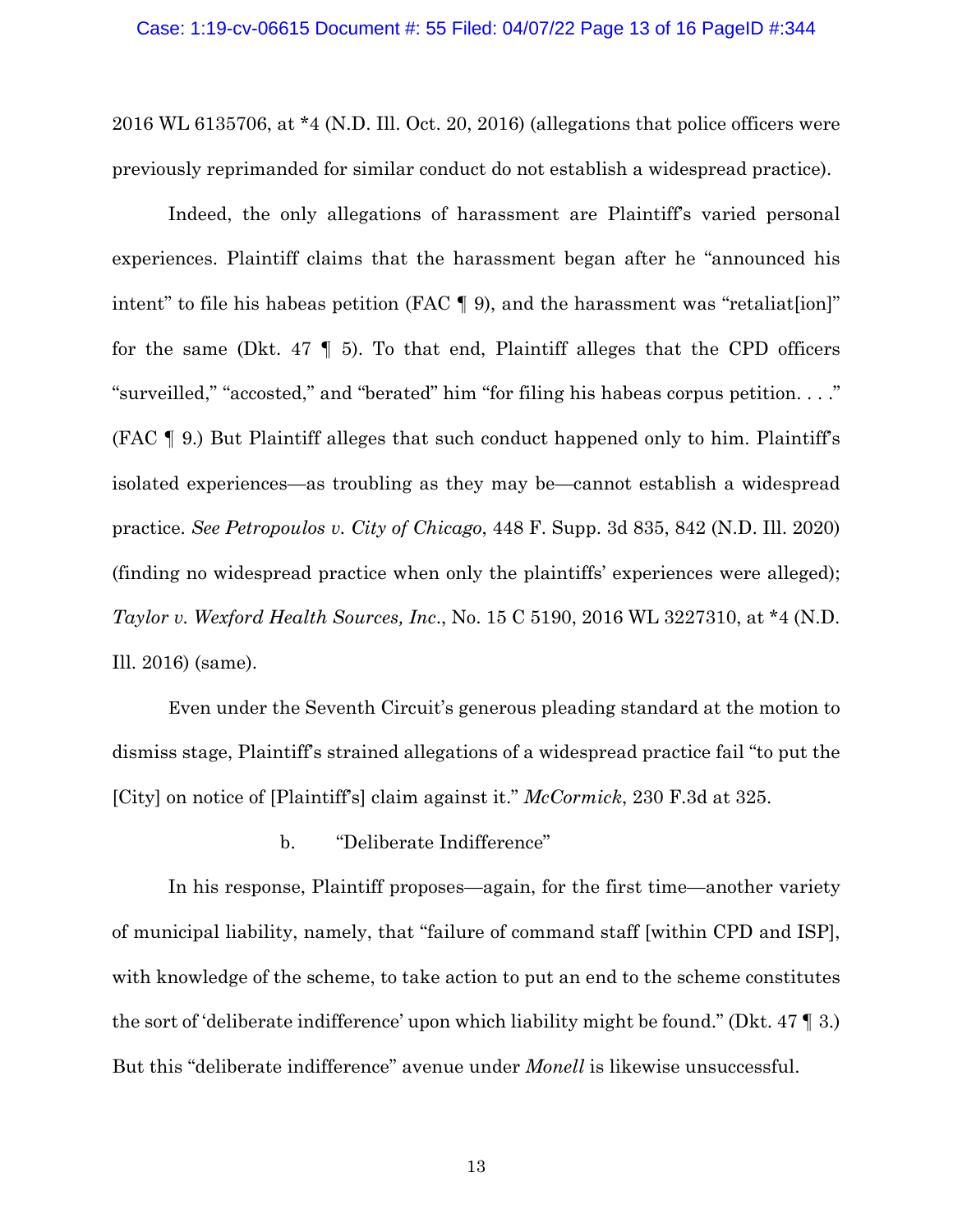#### Case: 1:19-cv-06615 Document #: 55 Filed: 04/07/22 Page 14 of 16 PageID #:345

It is true that municipal *in*action, if properly pleaded, can establish a *Monell* claim. In some instances, a city's sustained "policy of inaction, in light of notice that its [practices] will cause constitutional violations[,] is the functional equivalent of a decision by the city itself to violate the Constitution." *Connick v. Thompson*, 563 U.S. 51, 61-62 (2011) (cleaned up). Unlike an affirmative practice, however, a failure to intervene "could be inadvertent, and the connection between inaction and a resulting injury is more tenuous." *J.K.J.*, 960 F.3d at 378. As a result, "rigorous standards of culpability and causation must be applied to ensure that the municipality is not held liable solely for the actions of its employee." *Id*. (quoting *Bryan Cty v. Brown*, 520 U.S. 397, 405 (1997)).

The Supreme Court has "made plain" that a failure to act "amounts to municipal action for *Monell* purposes only if the [municipality] has notice that its program will cause constitutional violations." *Id.* at 379 (citing *Connick*, 563 U.S. at 61-62 (2011)). And "notice requires proof of a prior pattern of similar constitutional violations." *Id.* at 380. Although "there is no clear consensus as to how frequently such conduct must occur to impose *Monell* liability," there "must be more than one instance. . . ." *Thomas v. Cook Cty. Sheriff's Dep't*, 604 F.3d 293, 302 (7th Cir. 2010) (citations omitted).

Plaintiff's attempt to hold the City liable for its failure to take action to put an end to the scheme allegedly perpetrated by "unknown CPD officers" is unsuccessful for the same reasons Plaintiff's complaint fails under the more lenient pleading standards for its alleged widespread practices. Plaintiff does not allege that the City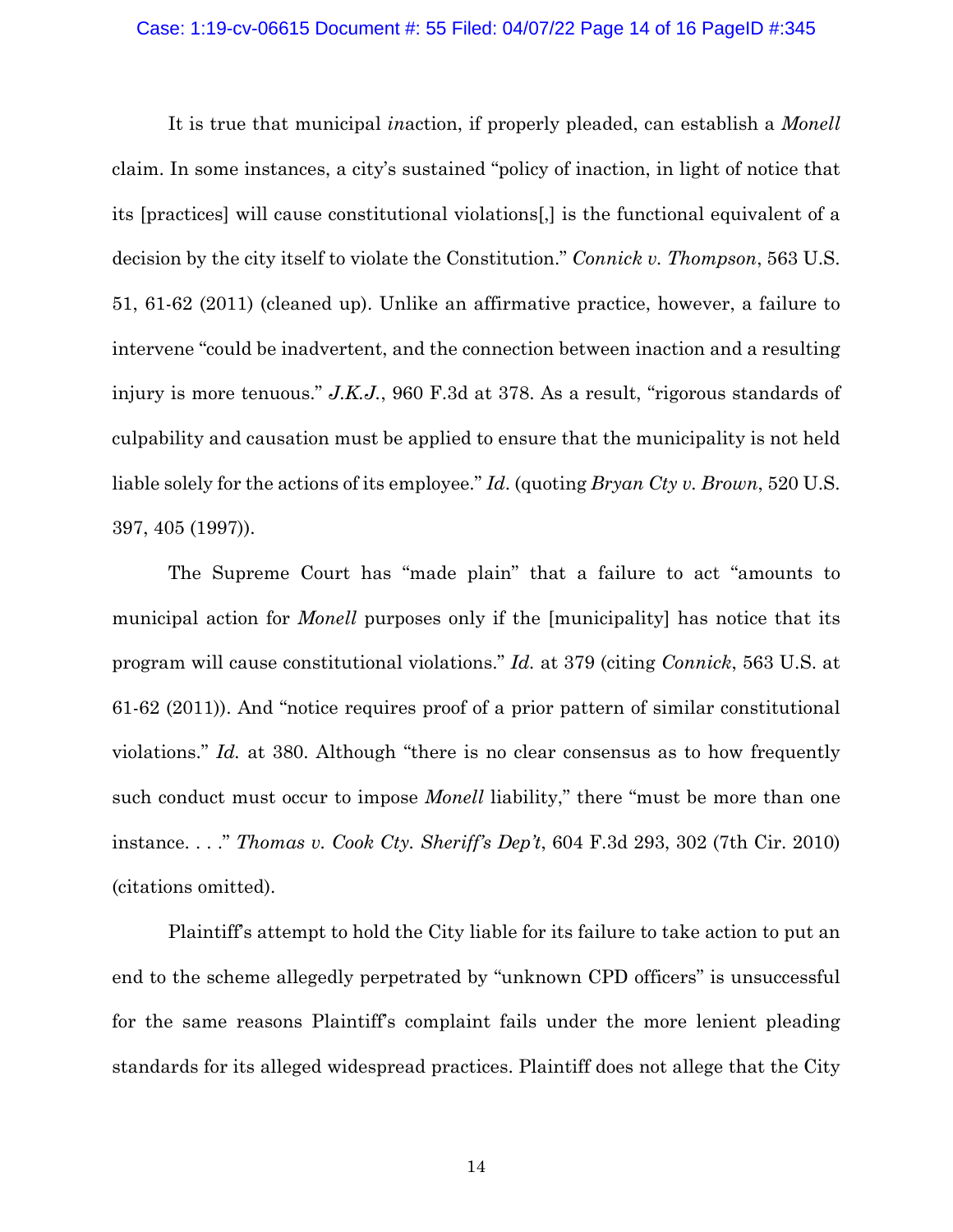#### Case: 1:19-cv-06615 Document #: 55 Filed: 04/07/22 Page 15 of 16 PageID #:346

has an express policy or widespread practice of ignoring or disregarding harassment by its officers. (*See generally* FAC.) Nor does Plaintiff cite any examples of other similarly situated individuals that experienced a comparable pattern of tortious behavior to allege such a practice indirectly. (*Id*.) Having alleged facts pertaining only to his own experiences, Plaintiff cannot plausibly state a claim against the City for maintaining a policy of "deliberate indifference."3 *See Jones v. Feinerman*, 2011 WL 4501405, at \*6 (N.D. Ill. 2011). Plaintiff fails, therefore, to allege a viable deliberate indifference claim under *Monell*.

 $\star$   $\star$   $\star$   $\star$ 

Taking Plaintiff's allegations as true, and drawing all reasonable inferences in his favor, no viable *Monell* claim can be discerned from the complaint as it now stands. Because Plaintiff cannot establish a § 1983 claim against the City, the Court need not address the alleged constitutional violations by "unknown" CPD officers. Accordingly, Plaintiff fails to state a claim against the City.

# **IV. CONCLUSION**

For the foregoing reasons, the City's motion to dismiss (Dkt. 45) is granted, and the claims against the State are dismissed under 28 U.S.C. § 1915(e)(2)(B)(iii) for seeking relief against a defendant that is immune from such relief. These dismissals are without prejudice. If Plaintiff believes he can remedy the deficiencies identified in this order, he may, on or before April 27, 2022, file a second amended complaint. If

<sup>&</sup>lt;sup>3</sup> Although it is possible to allege deliberate indifference under a failure-to-train theory, *see City of Canton v. Harris*, 489 U.S. 378, 389-92 (1989), such a theory of liability is improper when a plaintiff does not allege that "the defendants improperly hired, trained, or supervised" their employees—as is the case here, *Palmer v. Marion Cty*., 327 F.3d 588, 597 (7th Cir. 2003).